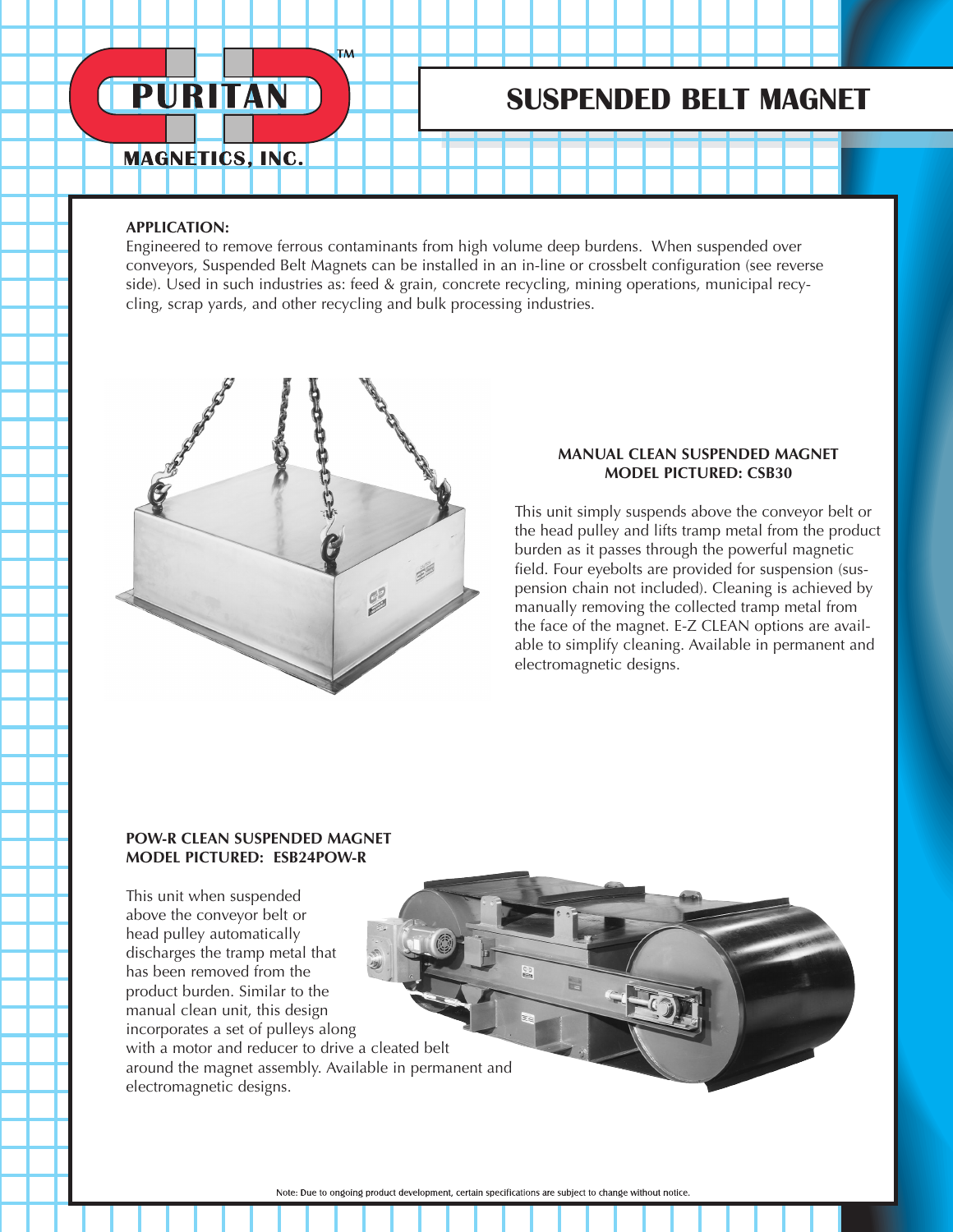### **MANUAL CLEAN SUSPENDED BELT MAGNET**



For optimum separation results the maximum suspension distance from the bottom of the material burden should be no more than 10"

| MODE     | IDIMENSIONI DIMENSIONIDIMENSIONIDIMENSIONI |      |               |     |               |      |               |     | <b>APPROX</b>                                               |      |
|----------|--------------------------------------------|------|---------------|-----|---------------|------|---------------|-----|-------------------------------------------------------------|------|
| NUMBER   |                                            |      |               |     |               |      |               |     | $WF$ ).                                                     | 'GHT |
|          | <b>INCHES</b>                              | MМ   | <b>INCHES</b> | MM  | <b>INCHES</b> | MM   | <b>INCHES</b> | MM  | LBS.<br>850<br>1225<br>1550<br>1925<br>2275<br>2600<br>2925 | КG   |
| $CSB-18$ | 21                                         | 533  | 33            | 838 | 18            | 457  | 30            | 762 |                                                             | 386  |
| $CSB-24$ | 27                                         | 685  | 33            | 838 | 24            | 609  | 30            | 762 |                                                             | 556  |
| $CSB-30$ | 33                                         | 838  | 33            | 838 | 30            | 762  | 30            | 762 |                                                             | 703  |
| $CSB-36$ | 39                                         | 990  | 33            | 838 | 36            | 914  | 30            | 762 |                                                             | 873  |
| $CSB-42$ | 45                                         | 1143 | 33            | 838 | 42            | 1066 | 30            | 762 |                                                             | 1032 |
| $CSB-48$ | 51                                         | 1295 | 33            | 838 | 48            | 1219 | 30            | 762 |                                                             | 1179 |
| $CSB-54$ | 57                                         | 1447 | 33            | 838 | 54            | 1371 | 30            | 762 |                                                             | 1327 |
| $CSB-60$ | 63                                         | 1600 | 33            | 838 | 60            | 1524 | 30            | 762 | 3250                                                        | 1474 |
| $CSB-66$ | 69                                         | 1752 | 33            | 838 | 66            | 1676 | 30            | 762 | 3575                                                        | 1622 |

### **LOW BURDEN SUSPENDED BELT MAGNET**





For optimum separation results the maximum suspension distance from the bottom of the material burden should be no more than 6"

| MUDEI      |               |      |               |     |               |      |               | DIMENSION DIMENSION DIMENSION DIMENSIONI | <b>APPROX</b> |     |
|------------|---------------|------|---------------|-----|---------------|------|---------------|------------------------------------------|---------------|-----|
| NUMBER     |               |      | Β             |     |               |      |               |                                          | WEIGHT        |     |
|            | <b>INCHES</b> | MM   | <b>INCHES</b> | ΜМ  | <b>INCHES</b> | MM   | <b>INCHES</b> | MM                                       | LBS.          | KG  |
| $CSBLB-18$ | 21            | 533  | 18            | 457 | 18            | 457  | 15            | 381                                      | 280           | 127 |
| CSBLB-24   | 27            | 685  | 18            | 457 | 24            | 609  | 15            | 381                                      | 441           | 200 |
| CSBLB-30   | 33            | 838  | 18            | 457 | 30            | 762  | 15            | 381                                      | 602           | 273 |
| $CSBLB-36$ | 39            | 990  | 18            | 457 | 36            | 914  | 15            | 381                                      | 763           | 346 |
| CSBLB-42   | 45            | 1143 | 18            | 457 | 42            | 1066 | 15            | 381                                      | 924           | 419 |
| $CSBLB-48$ | 51            | 1295 | 18            | 457 | 48            | 1219 | 15            | 381                                      | 1085          | 492 |
| CSBLB-54   | 57            | 1447 | 18            | 457 | 54            | 1371 | 15            | 381                                      | 1246          | 565 |
| CSBLB-60   | 63            | 1600 | 18            | 457 | 60            | 1524 | 15            | 381                                      | 1407          | 638 |
| CSBLB-66   | 69            | 1752 | 18            | 457 | 66            | 1676 | 15            | 381                                      | 1568          | 711 |

# **E-Z CLEAN OPTIONS FOR CSB AND CSBLB**



**SLIDER PLATE (SP)**



**WIPER ARM (WA)**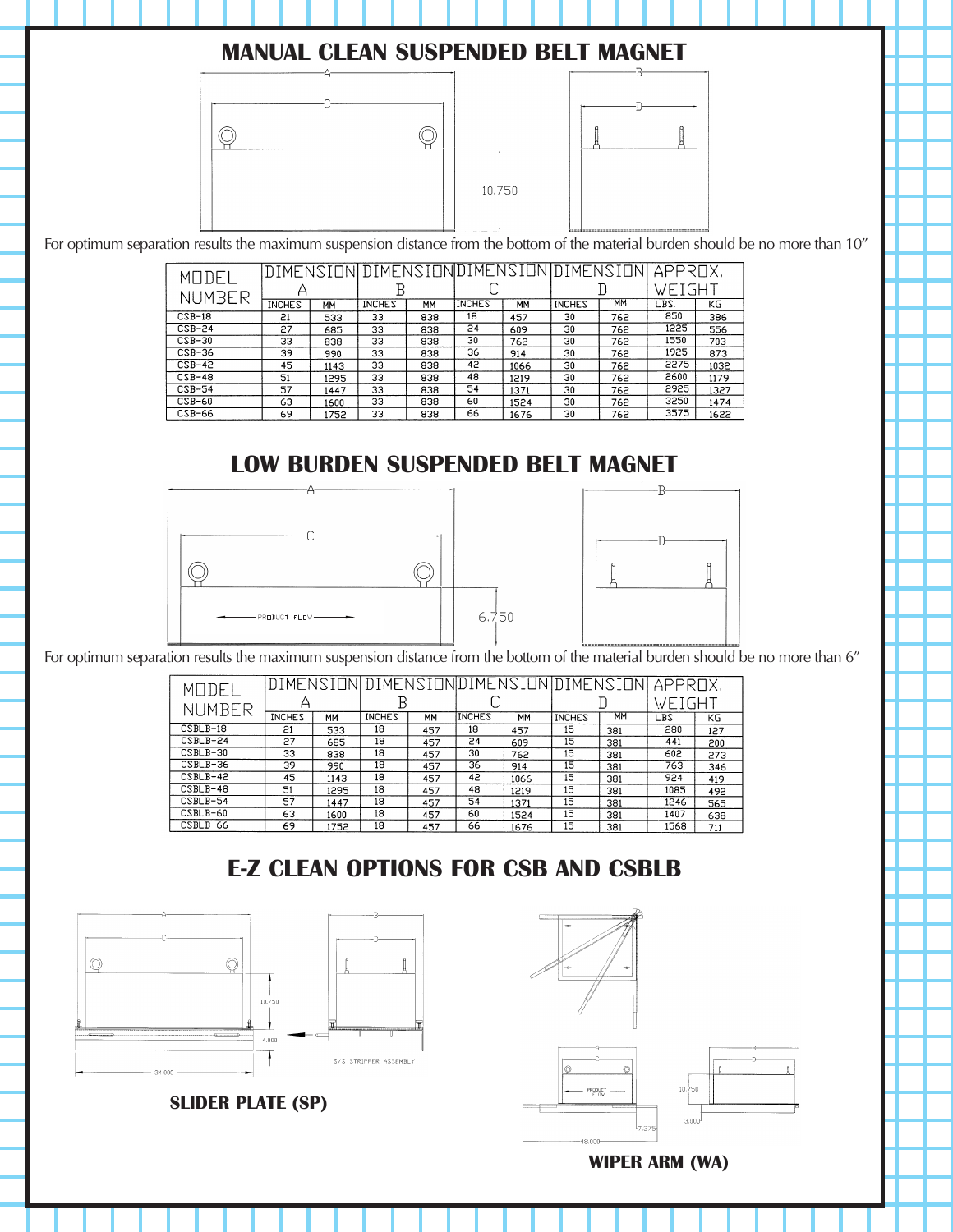

For optimum separation results the maximum suspension distance from the bottom of the material burden should be no more than 10"

| MODEI     |               |      |               |      |               |      |               |     | DIMENSION DIMENSION DIMENSION DIMENSION DIMENSI | 'ΠN | APPROX. |      | МΠ |
|-----------|---------------|------|---------------|------|---------------|------|---------------|-----|-------------------------------------------------|-----|---------|------|----|
| NUMBER    |               |      |               |      |               |      |               |     |                                                 |     | weight  |      | HP |
|           | <b>INCHES</b> | MM   | <b>INCHES</b> | MM   | <b>INCHES</b> | MM   | <b>INCHES</b> | MМ  | <b>INCHES</b>                                   | MM  | LBS.    | KG   |    |
| CSB18PDWR | 54            | 1371 | 18            | 457  | 48            | 1219 | 30            | 762 | 21                                              | 533 | 1400    | 635  |    |
| CSB24POWR | 60            | 1524 | 24            | 609  | 48            | 1219 | 30            | 762 | 21                                              | 533 | 1700    | 771  |    |
| CSB30POWR | 66            | 1676 | 30            | 762  | 48            | 1219 | 30            | 762 | 21                                              | 533 | 2000    | 907  |    |
| CSB36PDVR | 72            | 1828 | 36            | 914  | 48            | 1219 | 30            | 762 | 21                                              | 533 | 2300    | 1043 |    |
| CSB42POWR | 78            | 1981 | 42            | 1066 | 48            | 1219 | 30            | 762 | 21                                              | 533 | 2700    | 1225 |    |
| CSB48PNWR | 84            | 2133 | 48            | 1219 | 48            | 1219 | 30            | 762 | 21                                              | 533 | 3100    | 1406 |    |
| CSB54PNWR | 90            | 2286 | 54            | 1371 | 48            | 1219 | 30            | 762 | 21                                              | 533 | 3400    | 1542 |    |
| CSB60POWR | 96            | 2438 | 60            | 1524 | 48            | 1219 | 30            | 762 | 21                                              | 533 | 3800    | 1724 |    |
| CSB66POWR | 102           | 2590 | 66            | 1676 | 48            | 1219 | 30            | 762 | 21                                              | 533 | 4100    | 1860 |    |

## **POW–R CLEAN LOW BURDEN SUSPENDED BELT MAGNET**





MOLDED RUBBER OR STAINLESS STEEL CLEET

 $-$  PRODUCT FLOW  $-$ 

T DIRECTION APPROX, 350 FT/MIN

For optimum separation results the maximum suspension distance from the bottom of the material burden should be no more than 6"

| MODEI              | <u> DIMENSION DIMENSION DIMENSION DIMENSION DIMENSION </u> |      |               |      |               |           |               |     |               |           | APPROX. |      | MI I         |
|--------------------|------------------------------------------------------------|------|---------------|------|---------------|-----------|---------------|-----|---------------|-----------|---------|------|--------------|
| NUMBER             |                                                            |      |               |      |               |           |               |     |               |           | WEIGH   |      | <b>HP</b>    |
|                    | <b>INCHES</b>                                              | MM   | <b>INCHES</b> | MM   | <b>INCHES</b> | <b>MM</b> | <b>INCHES</b> | MМ  | <b>INCHES</b> | <b>MM</b> | LBS.    | КG   |              |
| CSBLB18PDWR        | 46                                                         | 1168 | 18            | 457  | 32.5          | 826       | 16            | 406 | 17            | 432       | 700     | 318  |              |
| CSBLB24POWR        | 52                                                         | 1321 | 24            | 610  | 32.5          | 826       | 16            | 406 | 17            | 432       | 1000    | 454  |              |
| CSBLB30PDVR        | 58                                                         | 1473 | 30            | 762  | 32.5          | 826       | 16            | 406 | 17            | 432       | 1300    | 590  |              |
| CSBLB36POWR        | 64                                                         | 1626 | 36            | 914  | 32.5          | 826       | 16            | 406 | 17            | 432       | 1600    | 726  |              |
| CSBLB42POVR        | 70                                                         | 1778 | 42            | 1067 | 32.5          | 826       | 16            | 406 | 17            | 432       | 2000    | 907  |              |
| CSBLB48POWR        | 76                                                         | 1930 | 48            | 1219 | 32.5          | 826       | 16            | 406 | 17            | 432       | 2400    | 1089 |              |
| CSBLB54POWR        | 82                                                         | 2083 | 54            | 1372 | 32.5          | 826       | 16            | 406 | 17            | 432       | 2700    | 1225 | $\mathbf{D}$ |
| CSBLB60PDWR        | 88                                                         | 2235 | 60            | 1524 | 32.5          | 826       | 16            | 406 | 17            | 432       | 3100    | 1406 | $\circ$      |
| <b>CSBLB66POWR</b> | 94                                                         | 2388 | 66            | 1676 | 32.5          | 826       | 16            | 406 | 17            | 432       | 3400    | 1542 | S            |